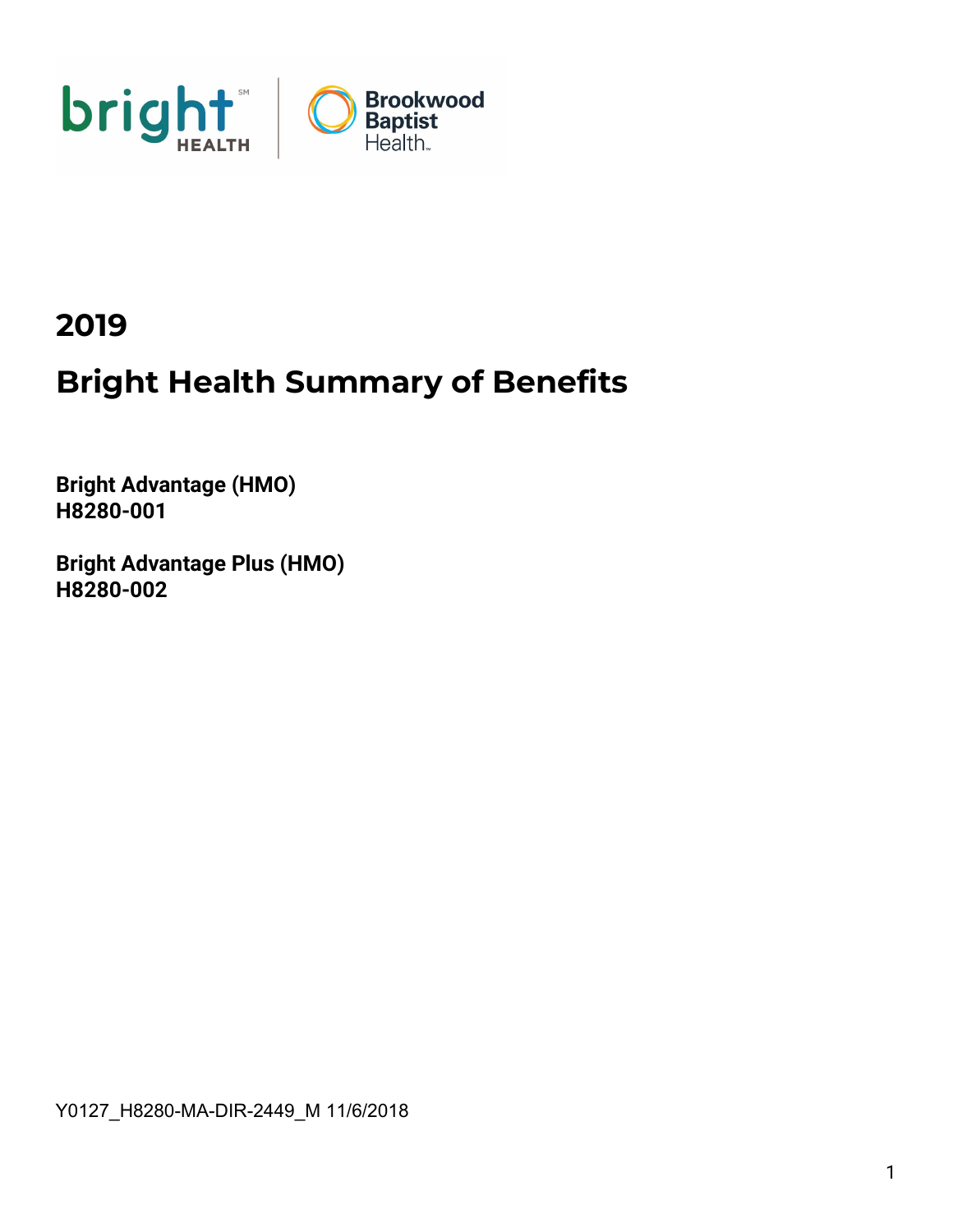### Welcome to Bright Health.

Enclosed you will find our summary of the health and drug services covered by Bright Health Medicare Advantage plans from January 1, 2019 to December 31, 2019 for Jefferson and Shelby counties.

Keep in mind, this is a summary of what's covered and what you would pay for those benefits and services. For a complete coverage list, including limitations and exclusions, please refer to our Evidence of Coverage ("EOC"). You can find an EOC online at www.brighthealthplan.com/medicare, or you can request a printed copy to be mailed to you by calling us at 844-667-5502, 8 am - 8 pm local time, 7 days a week Oct. 1-Mar. 31, Monday-Friday Apr. 1-Sept. 30, TTY: 711.

#### We designed our plans a little differently.

We believe that health insurance and healthcare work better together. So, that's why we built our health plans from the ground up, with carefully selected Care Partners like Brookwood Baptist Health. Our partnership with Brookwood Baptist Health means you benefit from a connected care system that puts your healthcare needs at the center. With a network of hand-picked doctors, working together on your behalf, you get to focus on living your best life.

#### This is healthcare that revolves around you.

When your health plan and your healthcare providers are working together, you're always at the center – but never caught in the middle.

We're proud of our Medicare Advantage plans, and we think you'll love them, too. But we also believe it's important that you enroll in the health plan that's right for you. So, take a look, and give us a call if you have any questions.

We look forward to helping you live your best life.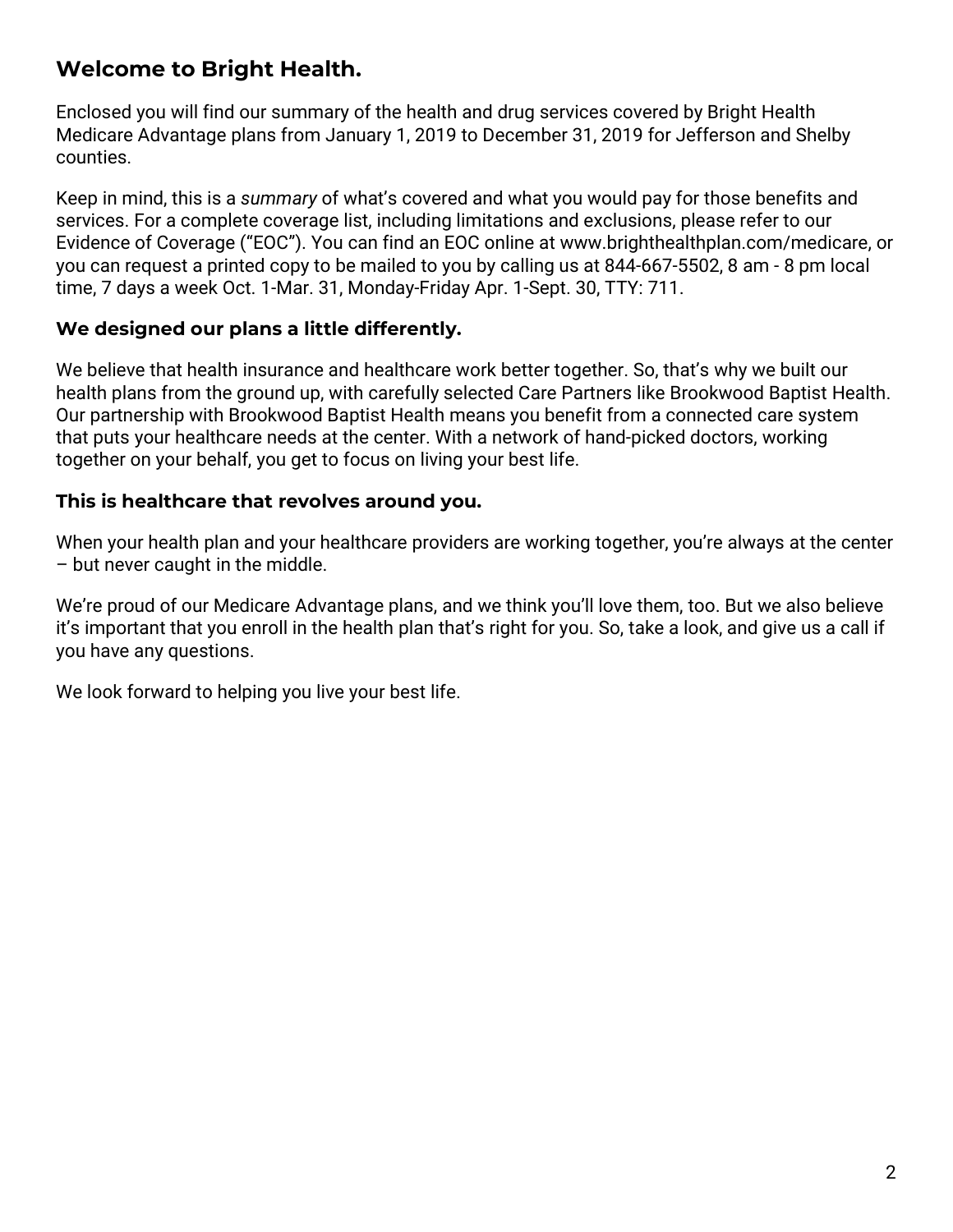## Some Frequently Asked Questions:

#### May I choose my providers?

Bright Health has carefully selected a network of doctors, hospitals, pharmacies, and other providers. To keep your costs down, it's important that you receive care from an in-network provider. In most cases, if you choose to get care outside of the plan's network, you will pay for the full cost of the service. However, if you need out-of-network emergency services, urgently needed services or dialysis services, then we've got you covered.

To find an in-network provider near you, visit our website at www.brighthealthplan.com/medicare or call Bright Health at 844-667-5502.

#### What is a prescription drug formulary?

A formulary is a list of drugs covered by a health plan. To make sure your drugs are included in the Bright Advantage (HMO) and Bright Advantage Plus (HMO) formulary, you can search and download our formulary online at www.brighthealthplan.com/medicare. Or you can call Bright Health at 844- 667-5502 to discuss your drugs. Please note that the formulary is subject to change, and you can always find the most up-to-date list of drugs on our website.

For more information, or if you have any questions, just give us a call.



844-667-5502, 8 am - 8 pm local time 7 days a week Oct. 1-Mar. 31 Monday-Friday Apr. 1-Sept. 30 TTY: 711 www.brighthealthplan.com/medicare

If you'd like to know more about the coverage and costs of Original Medicare, please look in your current Medicare & You handbook. You can view it online at Medicare.gov or get a copy by calling 1-800-MEDICARE (1-800-633-4227), 24 hours a day, 7 days a week. TTY users should call 1-877-486-2048.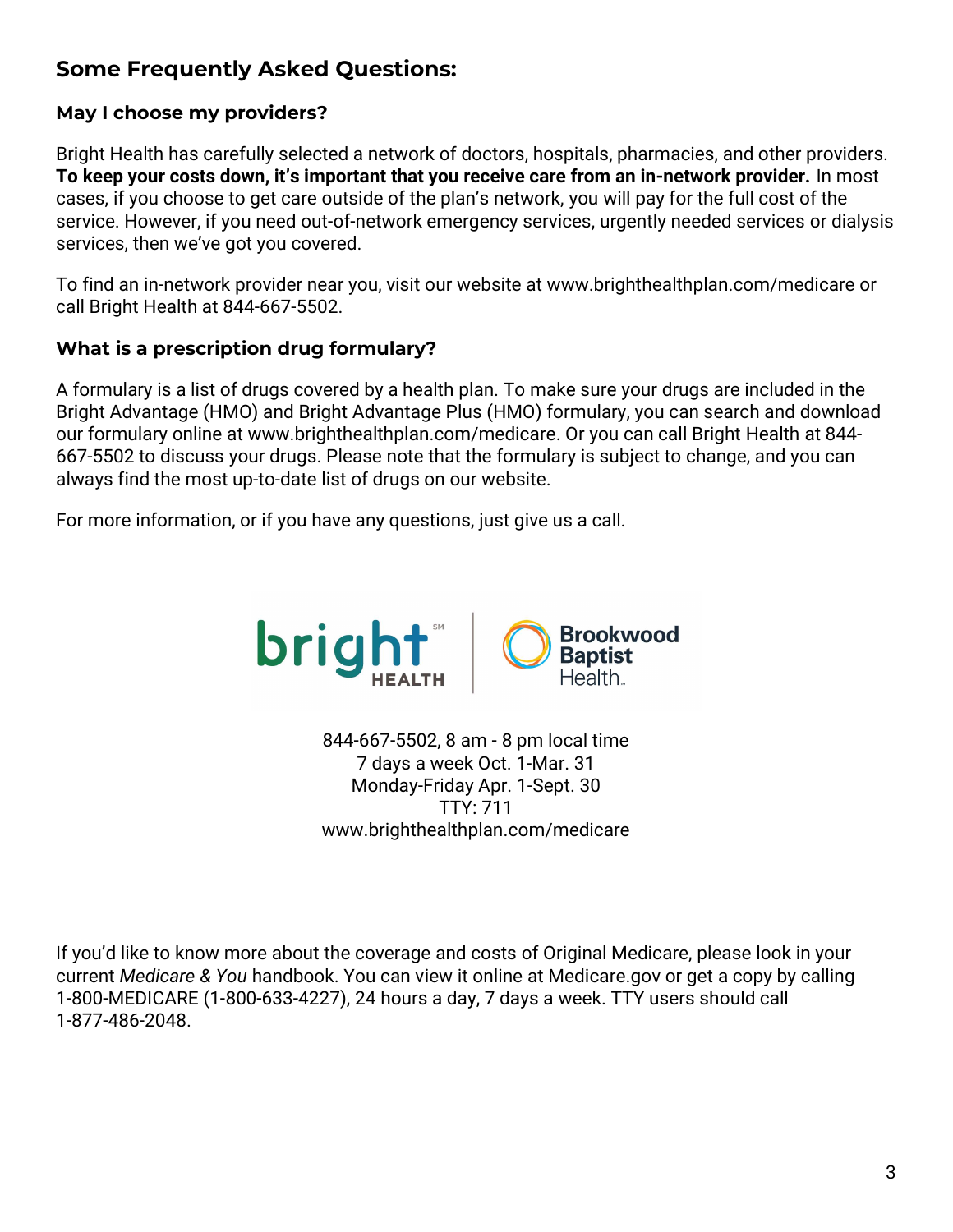## Bright Health Premiums & Benefits

|                                            | <b>Bright Advantage (HMO)</b> | <b>Bright Advantage Plus (HMO)</b> |
|--------------------------------------------|-------------------------------|------------------------------------|
| <b>Monthly Plan</b><br><b>Premium</b>      | \$0                           | \$39                               |
| <b>Annual Medical</b><br><b>Deductible</b> | \$0                           | \$0                                |
| <b>Maximum Out-Of-</b><br>Pocket Amount*   | \$5,200                       | \$3,200                            |

## Bright Health Benefits

|                                                                                                                     | <b>Bright Advantage (HMO)</b>                                                                                                                                                                                                                                                                                                                                                                                                                                                                         | <b>Bright Advantage Plus (HMO)</b>                    |
|---------------------------------------------------------------------------------------------------------------------|-------------------------------------------------------------------------------------------------------------------------------------------------------------------------------------------------------------------------------------------------------------------------------------------------------------------------------------------------------------------------------------------------------------------------------------------------------------------------------------------------------|-------------------------------------------------------|
| <b>Inpatient</b><br><b>Hospital</b><br><b>Coverage</b>                                                              | \$250 per day for days 1-6<br>\$0 per day for days 7+                                                                                                                                                                                                                                                                                                                                                                                                                                                 | \$185 per day for days 1-5<br>\$0 per day for days 6+ |
| <b>Outpatient</b><br><b>Hospital Services</b><br>and Observation                                                    | $$250$ copay                                                                                                                                                                                                                                                                                                                                                                                                                                                                                          | $$215$ copay                                          |
| <b>Doctor Visits</b>                                                                                                |                                                                                                                                                                                                                                                                                                                                                                                                                                                                                                       |                                                       |
| <b>Primary Care</b><br>Providers (PCP)                                                                              | $$0$ copay                                                                                                                                                                                                                                                                                                                                                                                                                                                                                            | $$0$ copay                                            |
| <b>Specialists</b>                                                                                                  | \$25 copay                                                                                                                                                                                                                                                                                                                                                                                                                                                                                            | \$20 copay                                            |
| <b>Annual Routine</b><br><b>Physical Exam</b>                                                                       | $$0$ copay                                                                                                                                                                                                                                                                                                                                                                                                                                                                                            | $$0$ copay                                            |
| <b>Preventive Care</b>                                                                                              | $$0$ copay                                                                                                                                                                                                                                                                                                                                                                                                                                                                                            | $$0$ copay                                            |
| Any additional<br>preventive<br>services<br>approved by<br>Medicare during<br>the contract year<br>will be covered. | Our plan covers many preventive services at no cost when you see an in-<br>network provider, including:<br>Abdominal aortic aneurysm screening<br>$\bullet$<br>Alcohol misuse counseling<br><b>Annual Wellness Visit</b><br>Bone mass measurement<br>Breast cancer screening (mammogram)<br>$\bullet$<br>Cardiovascular disease (behavioral therapy)<br>$\bullet$<br>Cardiovascular screening (cholesterol, lipids, triglycerides)<br>$\bullet$<br>Cervical and vaginal cancer screening<br>$\bullet$ |                                                       |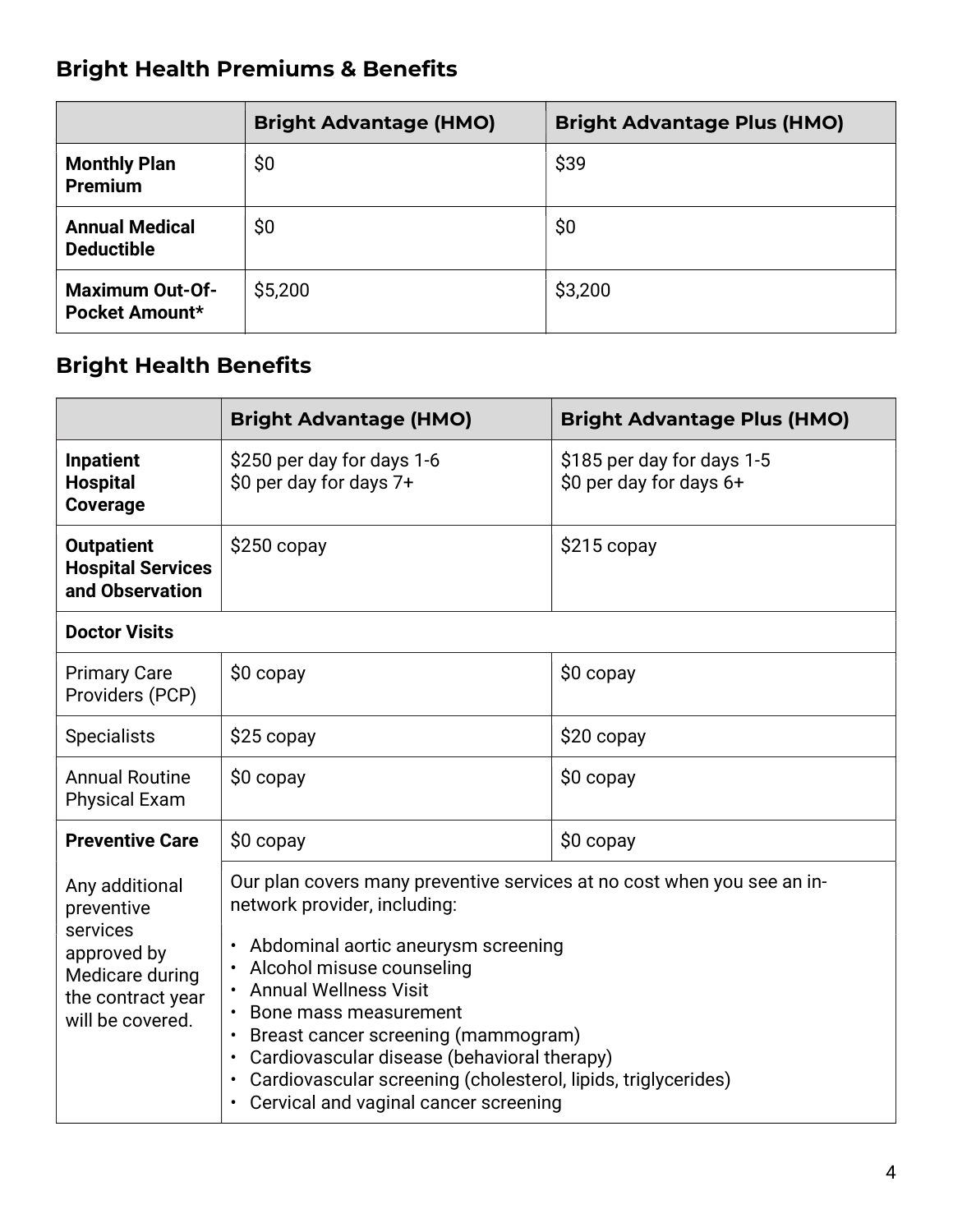|                                                                                 | <b>Bright Advantage (HMO)</b>                                                                                                                                                                                                                                                                                                                                                                                                                                                                                                                                                                                                  | <b>Bright Advantage Plus (HMO)</b>                                                   |  |
|---------------------------------------------------------------------------------|--------------------------------------------------------------------------------------------------------------------------------------------------------------------------------------------------------------------------------------------------------------------------------------------------------------------------------------------------------------------------------------------------------------------------------------------------------------------------------------------------------------------------------------------------------------------------------------------------------------------------------|--------------------------------------------------------------------------------------|--|
|                                                                                 | sigmoidoscopy)<br>• Depression screening<br>• Diabetes screening<br>• Diabetes self-management training<br>· Glaucoma test<br>• Hepatitis C screening<br>• HIV screening<br>• Lung cancer screening<br>• Medical nutrition therapy services<br>• Obesity screening and counseling<br>• Prostate cancer screenings (PSA)<br>• Sexually transmitted infection screening and counseling<br>• Tobacco use cessation counseling (counseling for people with no sign of<br>tobacco-related disease)<br>• Vaccines, including flu shots, hepatitis B shots, pneumococcal shots<br>• "Welcome to Medicare" preventive visit (one-time) | • Colorectal cancer screenings (colonoscopy, fecal occult blood test, flexible       |  |
| <b>Emergency Care</b>                                                           | $$90$ copay<br>Copay is waived if you are admitted<br>to a hospital within 24 hours.                                                                                                                                                                                                                                                                                                                                                                                                                                                                                                                                           | $$90$ copay<br>Copay is waived if you are admitted to<br>a hospital within 24 hours. |  |
| <b>Urgently Needed</b><br><b>Services</b>                                       | $$30$ copay                                                                                                                                                                                                                                                                                                                                                                                                                                                                                                                                                                                                                    | \$30 copay                                                                           |  |
| <b>Diagnostic Services/Labs/Imaging</b>                                         |                                                                                                                                                                                                                                                                                                                                                                                                                                                                                                                                                                                                                                |                                                                                      |  |
| Diagnostic Tests<br>and Procedures                                              | 20% coinsurance                                                                                                                                                                                                                                                                                                                                                                                                                                                                                                                                                                                                                | 20% coinsurance                                                                      |  |
| <b>Lab Services</b>                                                             | $$0$ copay                                                                                                                                                                                                                                                                                                                                                                                                                                                                                                                                                                                                                     | \$0 copay                                                                            |  |
| Diagnostic<br>Radiology<br>Services (e.g.<br>MRI, CAT Scan)                     | \$75 copay                                                                                                                                                                                                                                                                                                                                                                                                                                                                                                                                                                                                                     | \$50 copay                                                                           |  |
| <b>Outpatient X-rays</b>                                                        | \$0 copay<br>\$15 copay                                                                                                                                                                                                                                                                                                                                                                                                                                                                                                                                                                                                        |                                                                                      |  |
| <b>Hearing Services</b>                                                         |                                                                                                                                                                                                                                                                                                                                                                                                                                                                                                                                                                                                                                |                                                                                      |  |
| Exam to<br>Diagnose and<br><b>Treat Hearing</b><br>and Balance<br><b>Issues</b> | \$0 copay                                                                                                                                                                                                                                                                                                                                                                                                                                                                                                                                                                                                                      | $$0$ copay                                                                           |  |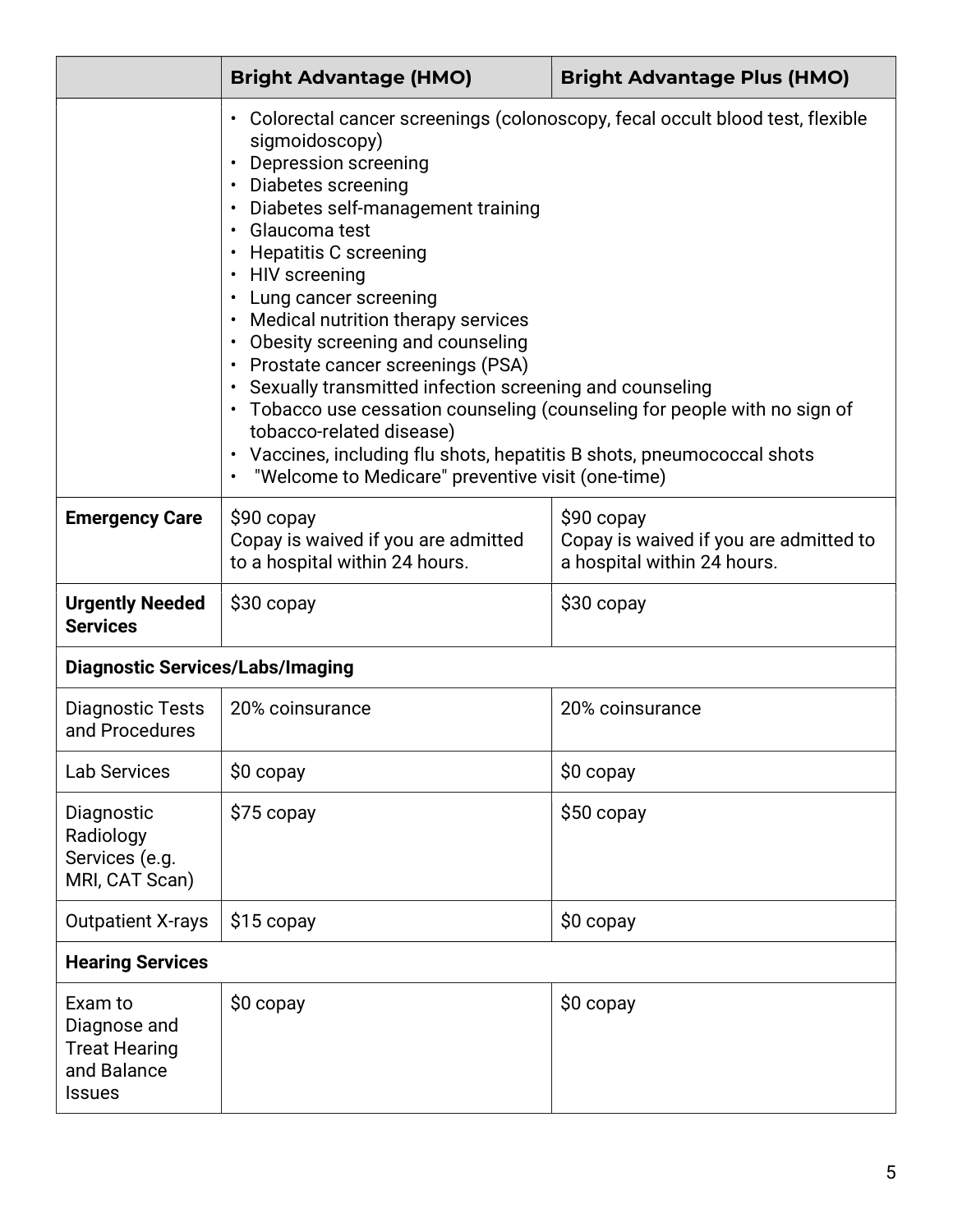|                                                                                  | <b>Bright Advantage (HMO)</b>                                                                                  | <b>Bright Advantage Plus (HMO)</b>                                                                             |  |
|----------------------------------------------------------------------------------|----------------------------------------------------------------------------------------------------------------|----------------------------------------------------------------------------------------------------------------|--|
| <b>Routine Hearing</b><br>Exam                                                   | $$0$ copay<br>Limited to 1 visit every year                                                                    | $$0$ copay<br>Limited to 1 visit every year                                                                    |  |
| Fitting-<br>Evaluation(s) for<br><b>Hearing Aids</b>                             | \$0 copay<br>Limited to 1 visit every year                                                                     | \$0 copay<br>Limited to 1 visit every year                                                                     |  |
| <b>Hearing Aids</b>                                                              | Up to a \$2,000 allowance for both<br>ears combined every three years for<br>hearing aids.                     | Up to a \$2,000 allowance for both ears<br>combined every three years for hearing<br>aids.                     |  |
| <b>Dental Services</b>                                                           |                                                                                                                |                                                                                                                |  |
| Medicare-<br>covered Dental<br><b>Services</b>                                   | \$0 copay                                                                                                      | $$0$ copay                                                                                                     |  |
| <b>Annual Dental</b><br><b>Benefit Maximum</b>                                   | No benefit maximum for preventive<br>No benefit maximum for preventive<br>dental services.<br>dental services. |                                                                                                                |  |
| <b>Oral Exams</b>                                                                | \$0 copay<br>Limited to 1 oral exam every year                                                                 | $$0$ copay<br>Limited to 1 oral exam every year                                                                |  |
| Prophylaxis<br>(Cleaning)                                                        | \$0 copay<br>Limited to 1 cleaning every year                                                                  | $$0$ copay<br>Limited to 1 cleaning every year                                                                 |  |
| Dental X-rays                                                                    | \$0 copay<br>Limited to 2 x-rays every year                                                                    | $$0$ copay<br>Limited to 2 x-rays every year                                                                   |  |
| Optional<br>Comprehensive<br><b>Dental Services</b>                              | Available for an additional \$21<br>monthly premium.                                                           | Available for an additional \$21 monthly<br>premium.                                                           |  |
|                                                                                  | Up to a \$1,500 benefit maximum for<br>all plan covered dental services not<br>covered by Medicare every year. | Up to a \$1,500 benefit maximum for all<br>plan covered dental services not<br>covered by Medicare every year. |  |
|                                                                                  | Please see Evidence of Coverage for<br>details.                                                                | Please see Evidence of Coverage for<br>details.                                                                |  |
| <b>Vision Services</b>                                                           |                                                                                                                |                                                                                                                |  |
| Exam to<br>Diagnose and<br><b>Treat Diseases</b><br>and Conditions of<br>the Eye | \$0 copay                                                                                                      | $$0$ copay                                                                                                     |  |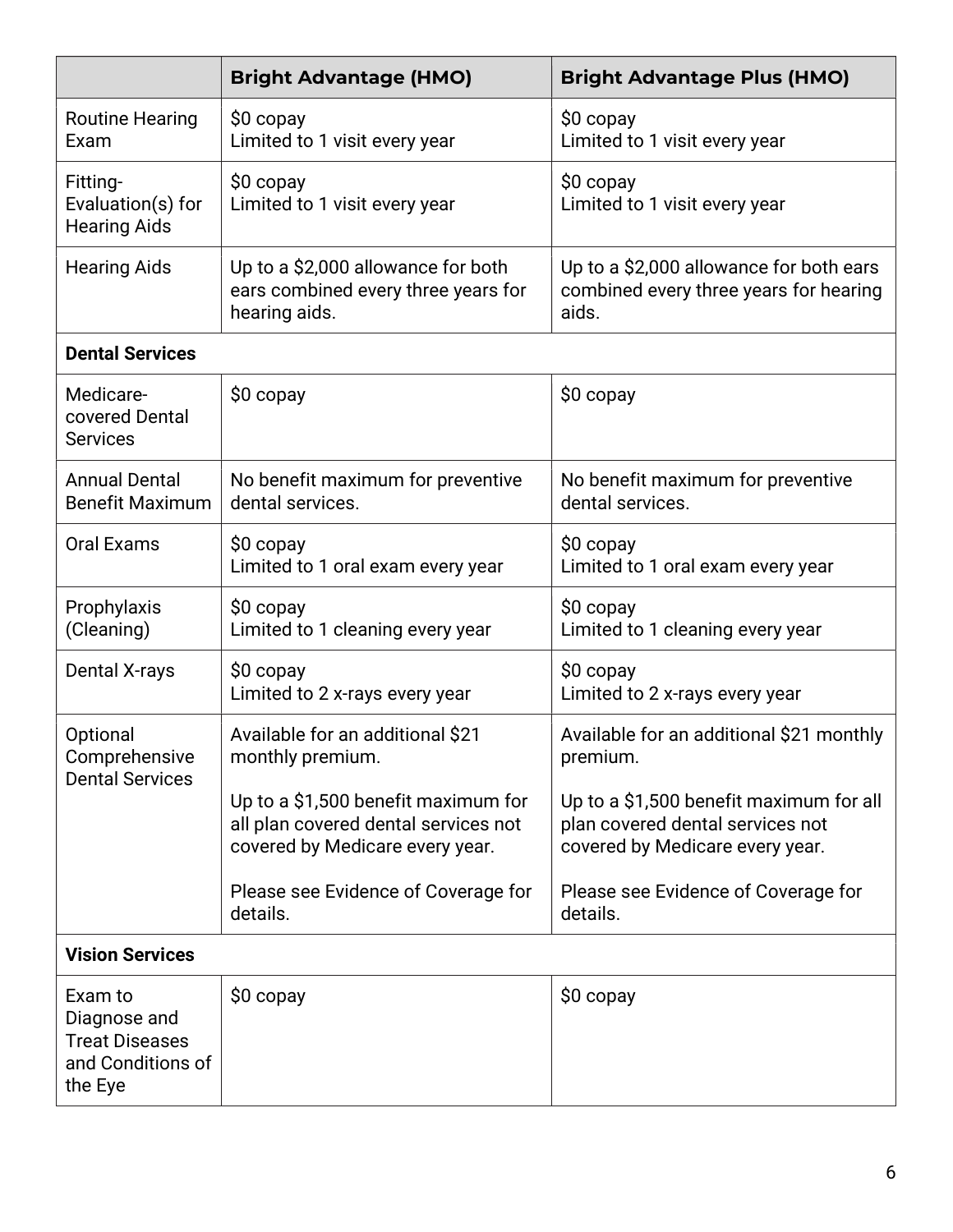|                                                                                                            | <b>Bright Advantage (HMO)</b>                                                                                                                                                                          | <b>Bright Advantage Plus (HMO)</b>                                                             |  |
|------------------------------------------------------------------------------------------------------------|--------------------------------------------------------------------------------------------------------------------------------------------------------------------------------------------------------|------------------------------------------------------------------------------------------------|--|
| Eyewear After<br><b>Cataract Surgery</b>                                                                   | $$0$ copay                                                                                                                                                                                             | $$0$ copay                                                                                     |  |
| <b>Routine Eye</b><br>Exam                                                                                 | \$0 copay<br>Limited to 1 visit every year                                                                                                                                                             | \$0 copay<br>Limited to 1 visit every year                                                     |  |
| <b>Contact Lenses</b>                                                                                      | $$0-$60$ copay<br>\$0-\$60 copay<br>Up to a \$130 allowance every<br>Up to a \$130 allowance every<br>two years for contact lenses or<br>two years for contact lenses or<br>eyeglasses.<br>eyeglasses. |                                                                                                |  |
| Eyeglasses<br>(Lenses and<br>Frames)                                                                       | \$25 copay<br>Up to a \$130 allowance every<br>two years for contact lenses or<br>eyeglasses.                                                                                                          | $$25$ copay<br>Up to a \$130 allowance every<br>two years for contact lenses or<br>eyeglasses. |  |
| <b>Mental Health Services</b>                                                                              |                                                                                                                                                                                                        |                                                                                                |  |
| <b>Inpatient Visit</b>                                                                                     | \$250 copay per day for days 1-6<br>\$0 copay per day for days 7-90                                                                                                                                    | \$185 copay per day for days 1-5<br>\$0 copay per day for days 6-90                            |  |
| <b>Outpatient Group</b><br><b>Therapy Visit</b>                                                            | \$10 copay                                                                                                                                                                                             | \$10 copay                                                                                     |  |
| Outpatient<br>Individual<br><b>Therapy Visit</b>                                                           | $$40$ copay                                                                                                                                                                                            | $$40$ copay                                                                                    |  |
| <b>Skilled Nursing</b><br><b>Facility (SNF)</b><br>Care                                                    | \$0 copay per day for days 1-20<br>\$172 copay per day for days 21-100                                                                                                                                 | \$0 copay per day for days 1-20<br>\$172 copay per day for days 21-100                         |  |
| <b>Physical</b><br>Therapy,<br><b>Occupational</b><br>Therapy, or<br><b>Speech Therapy</b><br><b>Visit</b> | \$30 copay                                                                                                                                                                                             | \$20 copay                                                                                     |  |
| <b>Ambulance Services</b>                                                                                  |                                                                                                                                                                                                        |                                                                                                |  |
| Ground<br>Ambulance                                                                                        | \$200 copay                                                                                                                                                                                            | \$200 copay                                                                                    |  |
| Air Ambulance                                                                                              | $$205$ copay                                                                                                                                                                                           | $$205$ copay                                                                                   |  |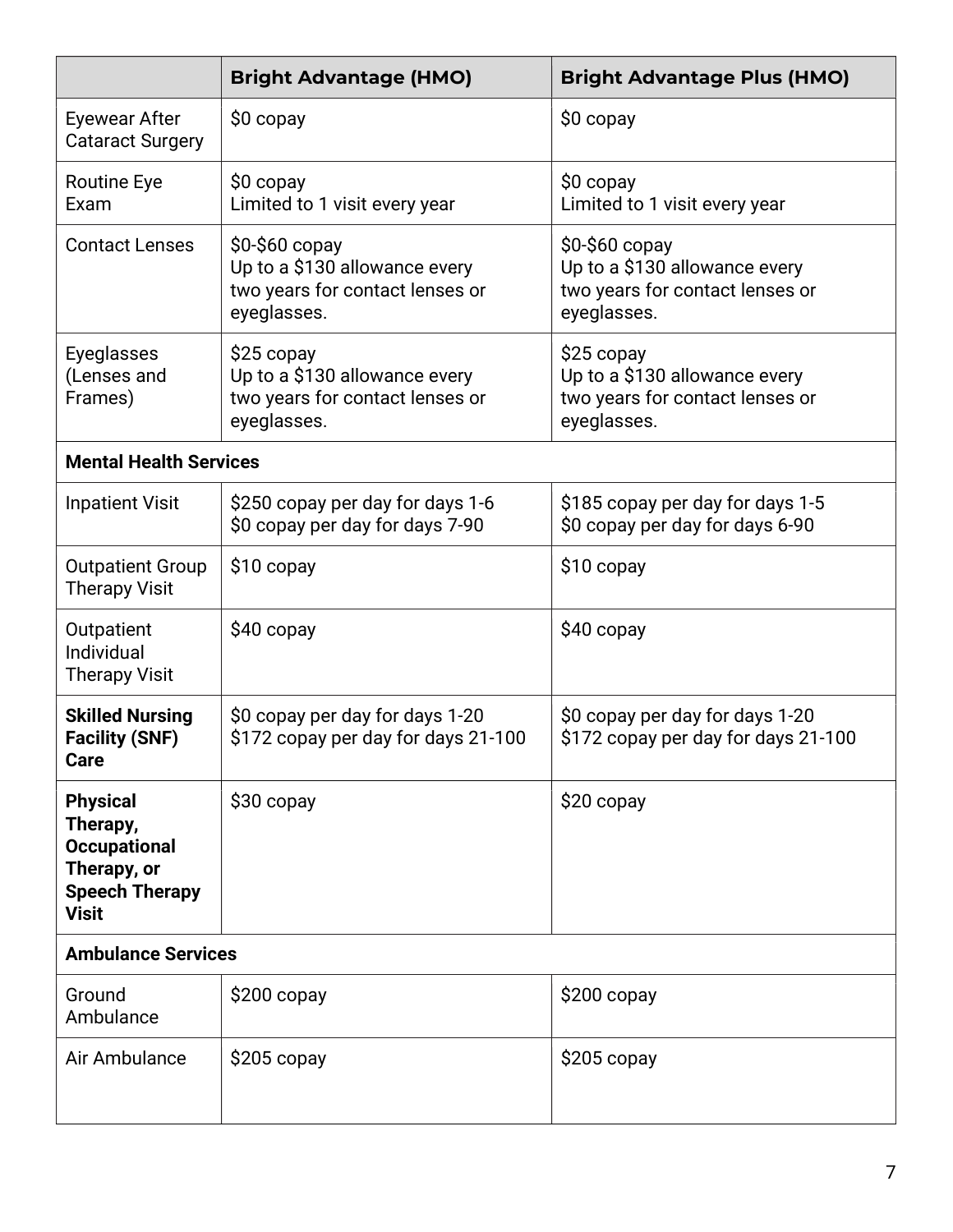|                                                                       | <b>Bright Advantage (HMO)</b>        | <b>Bright Advantage Plus (HMO)</b>                                      |  |
|-----------------------------------------------------------------------|--------------------------------------|-------------------------------------------------------------------------|--|
| <b>Transportation</b>                                                 | <b>Not Covered</b>                   | \$0 copay<br>24 one-way trips to plan approved<br>locations every year. |  |
| <b>Medicare Part B Prescription Drugs</b>                             |                                      |                                                                         |  |
| Chemotherapy<br>Drugs                                                 | 20% coinsurance                      | 20% coinsurance                                                         |  |
| Other Part B<br>Drugs                                                 | 20% coinsurance                      | 20% coinsurance                                                         |  |
| <b>Foot Care (Podiatry Services)</b>                                  |                                      |                                                                         |  |
| Medicare-<br>covered Foot<br>Exams &<br><b>Treatment</b>              | \$30 copay<br>\$20 copay             |                                                                         |  |
| <b>Medical Equipment / Supplies</b>                                   |                                      |                                                                         |  |
| <b>Durable Medical</b><br>Equipment (e.g.,<br>wheelchairs,<br>oxygen) | 20% coinsurance                      | 20% coinsurance                                                         |  |
| Prosthetics (e.g.,<br>braces, artificial<br>limbs)                    | 20% coinsurance                      | 20% coinsurance                                                         |  |
| Diabetic<br>Monitoring<br><b>Supplies</b>                             | \$0 copay                            | \$0 copay                                                               |  |
| Therapeutic<br>Shoes or Inserts                                       | $$0$ copay                           | $$0$ copay                                                              |  |
| <b>Outpatient Surgery</b>                                             |                                      |                                                                         |  |
| Ambulatory<br><b>Surgical Center</b>                                  | $$200$ copay                         | $$145$ copay                                                            |  |
| Outpatient<br><b>Hospital Facility</b>                                | $$250$ copay                         | \$215 copay                                                             |  |
| <b>Fitness Program</b>                                                | \$0 copay at participating locations | \$0 copay at participating locations                                    |  |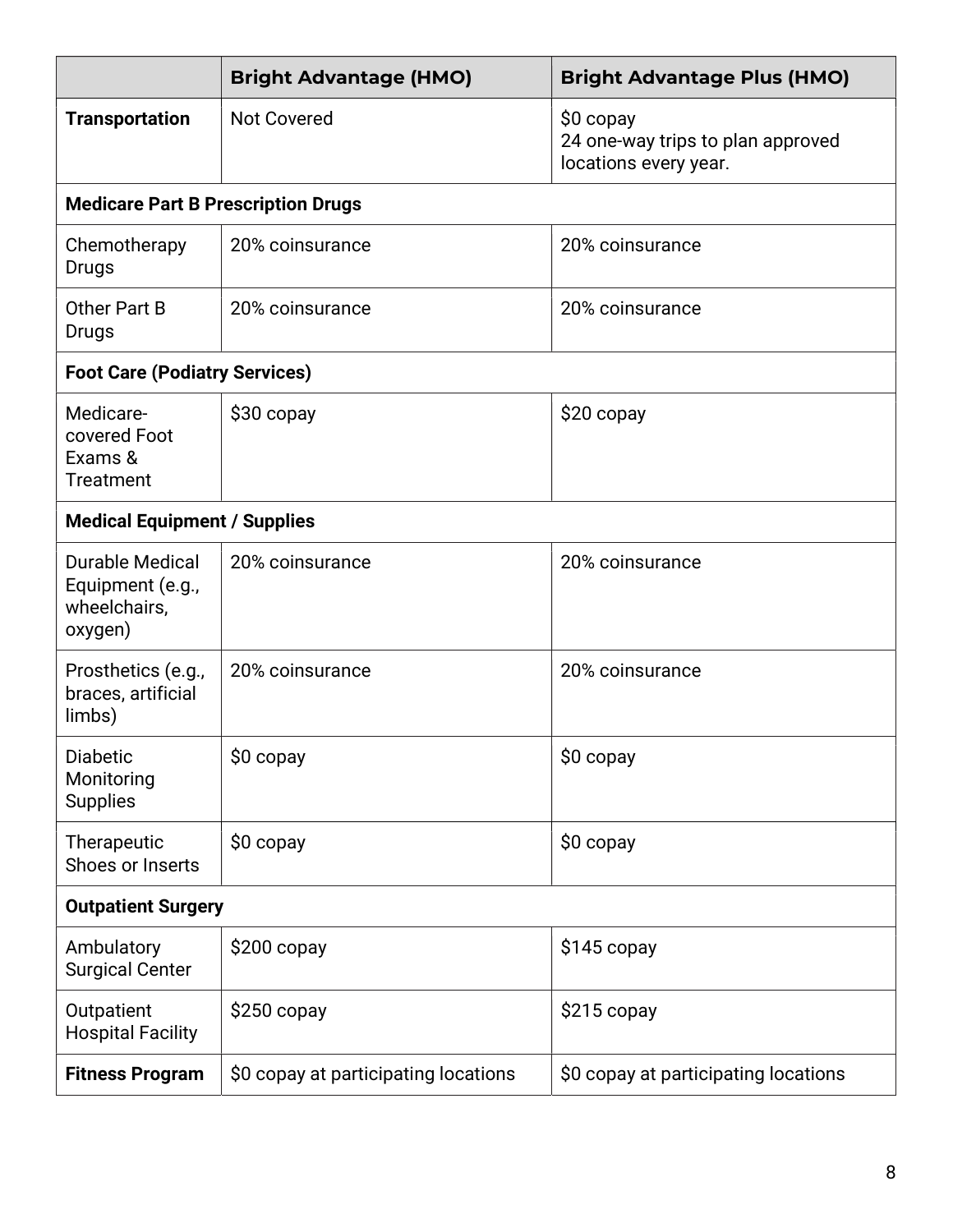|                                                 | <b>Bright Advantage (HMO)</b> | <b>Bright Advantage Plus (HMO)</b>                                                                                                               |
|-------------------------------------------------|-------------------------------|--------------------------------------------------------------------------------------------------------------------------------------------------|
| Over-the-<br>Counter (OTC)<br><b>Debit Card</b> | Not Covered                   | $$0$ copay<br>\$30 allowance every three months to<br>be used toward the purchase of over-<br>the-counter (OTC) health and wellness<br>products. |

\*The annual out-of-pocket maximum does not apply to Part D prescription drugs or Bright Health Extra Benefits.

Some services may require prior authorization. Refer to your Evidence of Coverage for details.

Bright Health plans are HMOs and PPOs with a Medicare contract. Our SNPs also have contracts with State Medicaid programs. Our plans are issued through Bright Health Insurance Company or one of its affiliates. Enrollment in our plans depends on contract renewal.

To enroll in a Bright Health Medicare Advantage Plan, you must be entitled to Medicare Part A, enrolled in Medicare Part B, and live in the plan's service area.

## Bright Health Extra Benefits Information

To find network providers for the following services, call Bright Health Member Services at 844-202- 4129, 8 am - 8 pm local time, 7 days a week Oct. 1-Mar. 31, Monday-Friday Apr. 1-Sept. 30, TTY:711.

• Hearing

• Dental

Vision

Fitness Membership: Offered through Silver&Fit® Fitness program. To find a participating facility near you, call Bright Member Services at 844-202-4129, 8 am - 8 pm local time, 7 days a week Oct. 1- Mar. 31, Monday-Friday Apr. 1-Sept. 30, TTY:711.

Over-the-Counter (OTC): Offered through InComm. For more information, call Bright Member Services at 844-202-4129, 8 am - 8 pm local time, 7 days a week Oct. 1-Mar. 31, Monday-Friday Apr. 1- Sept. 30, TTY:711.

Transportation: For more information, call Bright Member Services at 844-202-4129, 8 am - 8 pm local time, 7 days a week Oct. 1-Mar. 31, Monday-Friday Apr. 1-Sept. 30, TTY:711.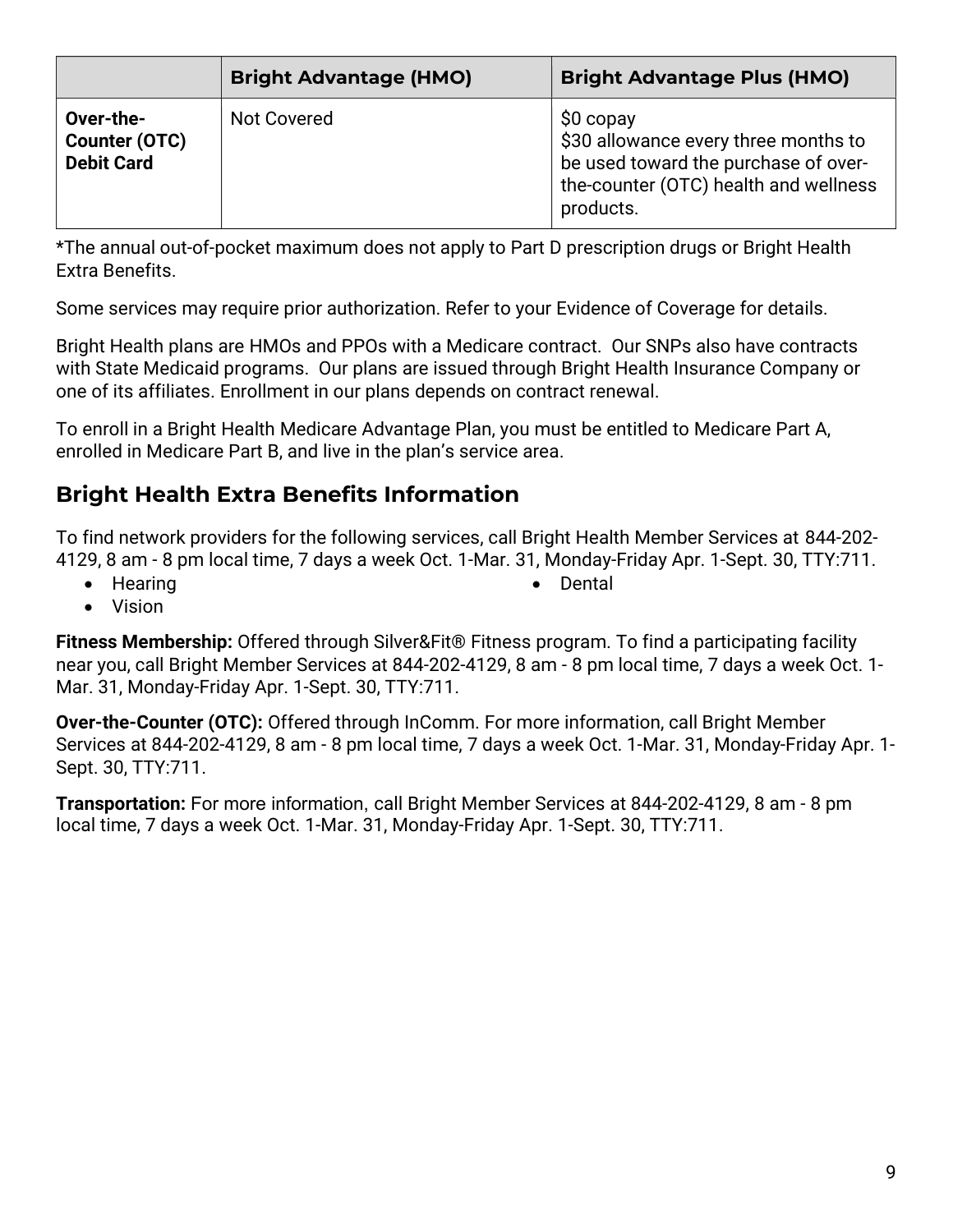## Prescription Drug Benefits

The chart below outlines your costs. The tier your drugs are in will determine how much you will pay. Generally, the higher the tier, the higher the cost.

| <b>Prescription Drug</b><br>Coverage                                     | <b>Bright Advantage (HMO)</b>                                                                                                               |                                                                                | <b>Bright Advantage Plus</b><br>(HMO)                                                        |                                                                                |
|--------------------------------------------------------------------------|---------------------------------------------------------------------------------------------------------------------------------------------|--------------------------------------------------------------------------------|----------------------------------------------------------------------------------------------|--------------------------------------------------------------------------------|
|                                                                          | <b>Stage 1: Annual Prescription Deductible</b>                                                                                              |                                                                                |                                                                                              |                                                                                |
| Deductible                                                               | \$50 for Tiers 3-5.<br>For all other drugs, you will not<br>have to pay any deductible and<br>will start receiving coverage<br>immediately. |                                                                                | \$0<br>This plan has no deductible for<br>Part D drugs, this payment stage<br>doesn't apply. |                                                                                |
| Stage 2: Initial Coverage (after you pay your deductible, if applicable) |                                                                                                                                             |                                                                                |                                                                                              |                                                                                |
|                                                                          | <b>Standard retail</b><br>cost-sharing<br>(30-day / 90-day<br>supply)                                                                       | <b>Standard</b><br>mail-order<br>cost-sharing<br>(up to a $90-$<br>day supply) | <b>Standard retail</b><br>cost-sharing<br>(30-day / 90-day<br>supply)                        | <b>Standard</b><br>mail-order<br>cost-sharing<br>(up to a $90-$<br>day supply) |
| <b>Tier 1 (Preferred Generic)</b>                                        | $$0$ / $$0$ copay                                                                                                                           | $$0$ copay                                                                     | $$0/\$0$ copay                                                                               | $$0$ copay                                                                     |
| <b>Tier 2 (Generic)</b>                                                  | \$8/\$24 copy                                                                                                                               | $$16$ copay                                                                    | \$8/\$24 copy                                                                                | $$0$ copay                                                                     |
| <b>Tier 3 (Preferred Brand)</b>                                          | $$45/\$135$ copay                                                                                                                           | $$135$ copay                                                                   | $$45/$135$ copay                                                                             | $$135$ copay                                                                   |
| <b>Tier 4 (Non-Preferred Drug)</b>                                       | $$95/\$285$ copay                                                                                                                           | $$285$ copay                                                                   | \$95/\$285 copay                                                                             | $$285$ copay                                                                   |
| <b>Tier 5 (Specialty Tier)</b>                                           | 32%<br>coinsurance                                                                                                                          | 32%<br>coinsurance                                                             | 33%<br>coinsurance                                                                           | 33%<br>coinsurance                                                             |

#### Stage 3: Coverage Gap

After your yearly total drug costs (including what our plan has paid and what you have paid) reach \$3,820, you will enter the coverage gap (also called the "donut hole"). This means that there's a temporary change in what you will pay for your drugs. Not everyone will enter the coverage gap. If you enter the coverage gap, you will pay no more than 37% coinsurance for covered generic drugs or 25% coinsurance for covered brand name drugs until your costs total \$5,100, which is the end of the coverage gap.

#### Stage 4: Catastrophic Coverage

After your yearly out-of-pocket drug costs (including drugs purchased through your retail pharmacy and through mail order) reach \$5,100, you pay the greater of:

- 5% coinsurance, or
- \$3.40 copay for generic (including brand drugs treated as generic) and a \$8.50 copay for all other drugs.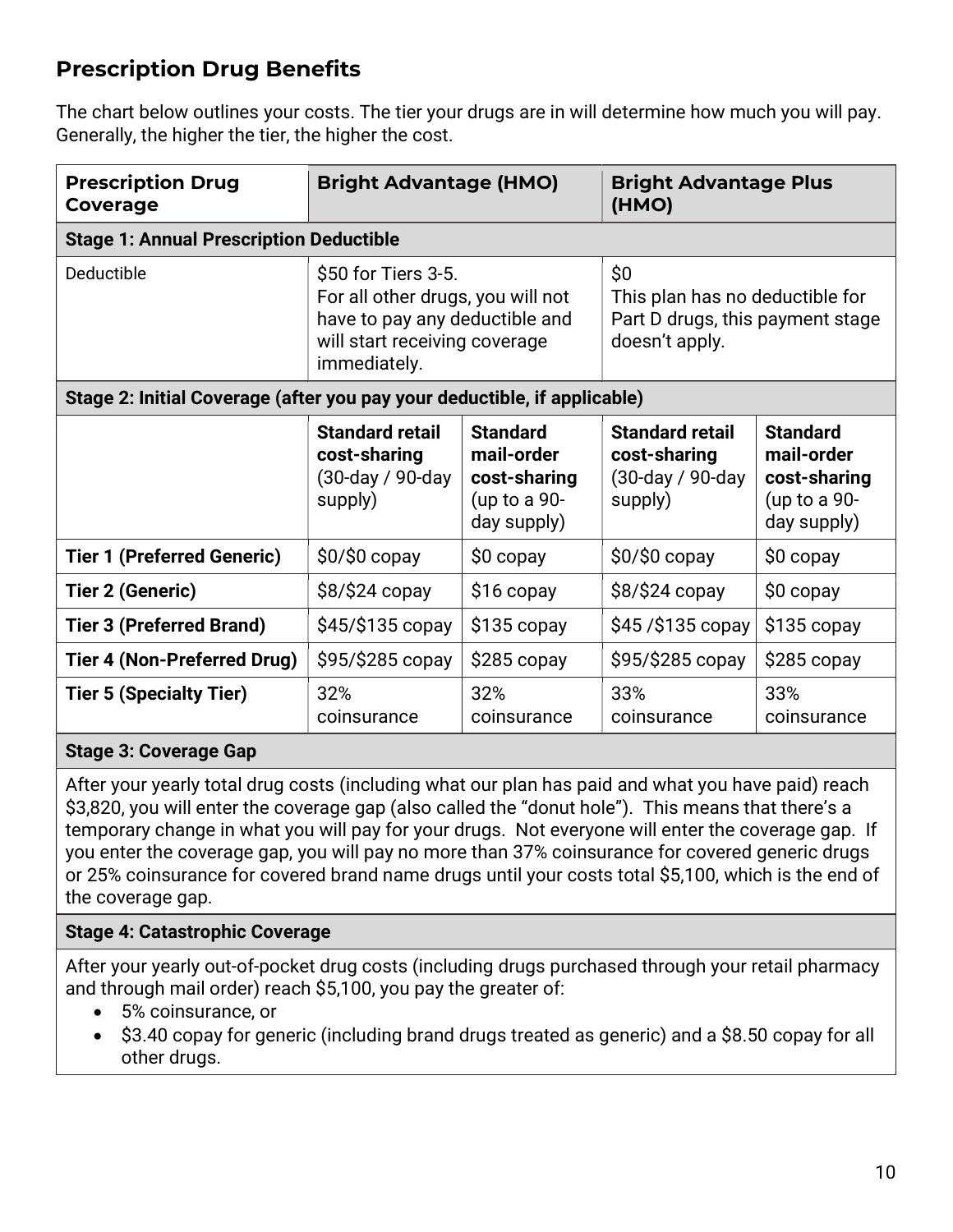#### Long-term care facilities

If you reside in a long-term care facility, you pay the same copays and coinsurance for a 31-day supply as a 30-day supply at a retail pharmacy.

#### Out-of-network pharmacies

If you choose to get drugs from an out-of-network pharmacy, you will pay the full cost of the prescription. The formulary, pharmacy network, and/or provider network may change at any time. You will receive notice when necessary.

## Extra Help

People with limited incomes may qualify for extra help to pay for their prescription drug costs. If eligible, Medicare could pay for 75% or more of your drug costs including monthly prescription drug premiums, annual deductibles, and co-insurance. Additionally, those who qualify won't have a coverage gap or a late enrollment penalty. Many people qualify for these savings and don't even know it. For more information about this extra help, contact your local Social Security office, or call Social Security at 1-800-772-1213. TTY users should call 1-800-325-0778. You can also apply for extra help online at http://www.socialsecurity.gov/prescriptionhelp.

If you qualify for extra help with your Medicare prescription drug coverage costs, Medicare will pay all or part of your plan premium. If Medicare pays only a portion of this premium, we will bill you for the amount that Medicare doesn't cover.

Our plans are issued through Bright Health Insurance Company or one of its affiliates. Other providers and pharmacies are available in our network. Most network providers participate through our Care Partner.

Out-of-network/noncontracted providers are under no obligation to treat Bright Health members, except in emergency situations. Please call our customer service number or see your Evidence of Coverage for more information, including the cost-sharing that applies to out-of-network services.

This information is not a complete description of benefits. Call 844-667-5502 (TTY: 711) for more information.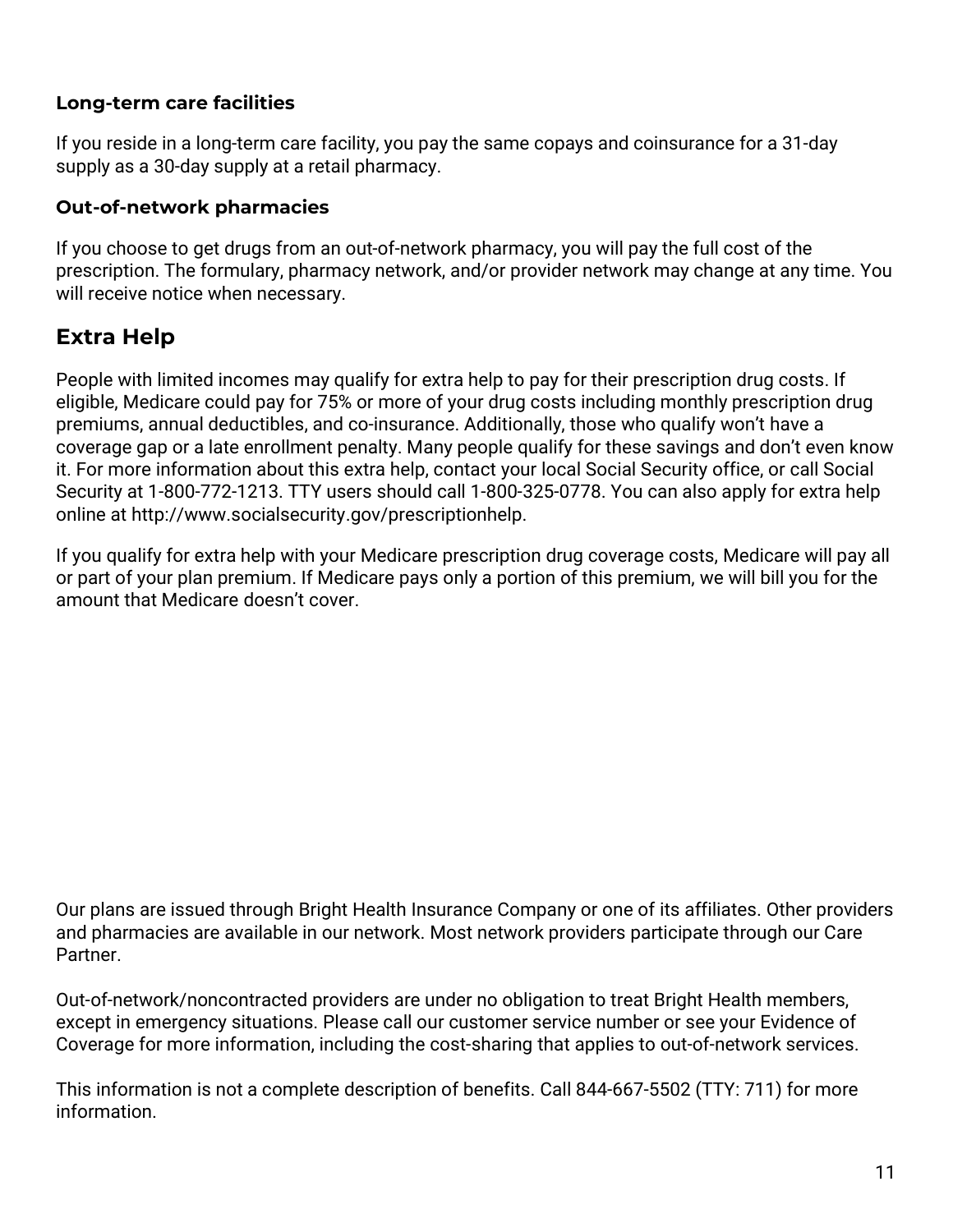### Pre-Enrollment Checklist

Before making an enrollment decision, it is important that you fully understand our benefits and rules. If you have any questions, you can call and speak to a customer service representative at 844-667- 5502.

#### Understand the Benefits

- o Review the full list of benefits found in the Evidence of Coverage (EOC), especially for those services that you routinely see a doctor. Visit www.brighthealthplan.com/medicare or call 844- 667-5502 to view a copy of the EOC.
- o Review the provider directory (or ask your doctor) to make sure the doctors you see now are in the network. If they are not listed, it means you will likely have to select a new doctor.
- o Review the pharmacy directory to make sure the pharmacy you use for any prescription medicines is in the network. If the pharmacy is not listed, you will likely have to select a new pharmacy for your prescriptions.

#### Understand Important Rules

- o In addition to your monthly plan premium, you must continue to pay your Medicare Part B premium. This premium is normally taken out of your Social Security check each month.
- o Benefits, premiums and/or copays/co-insurance may change on January 1 of each year.
- o Except in emergency or urgent situations, we do not cover services by out-of-network providers (doctors who are not listed in the provider directory).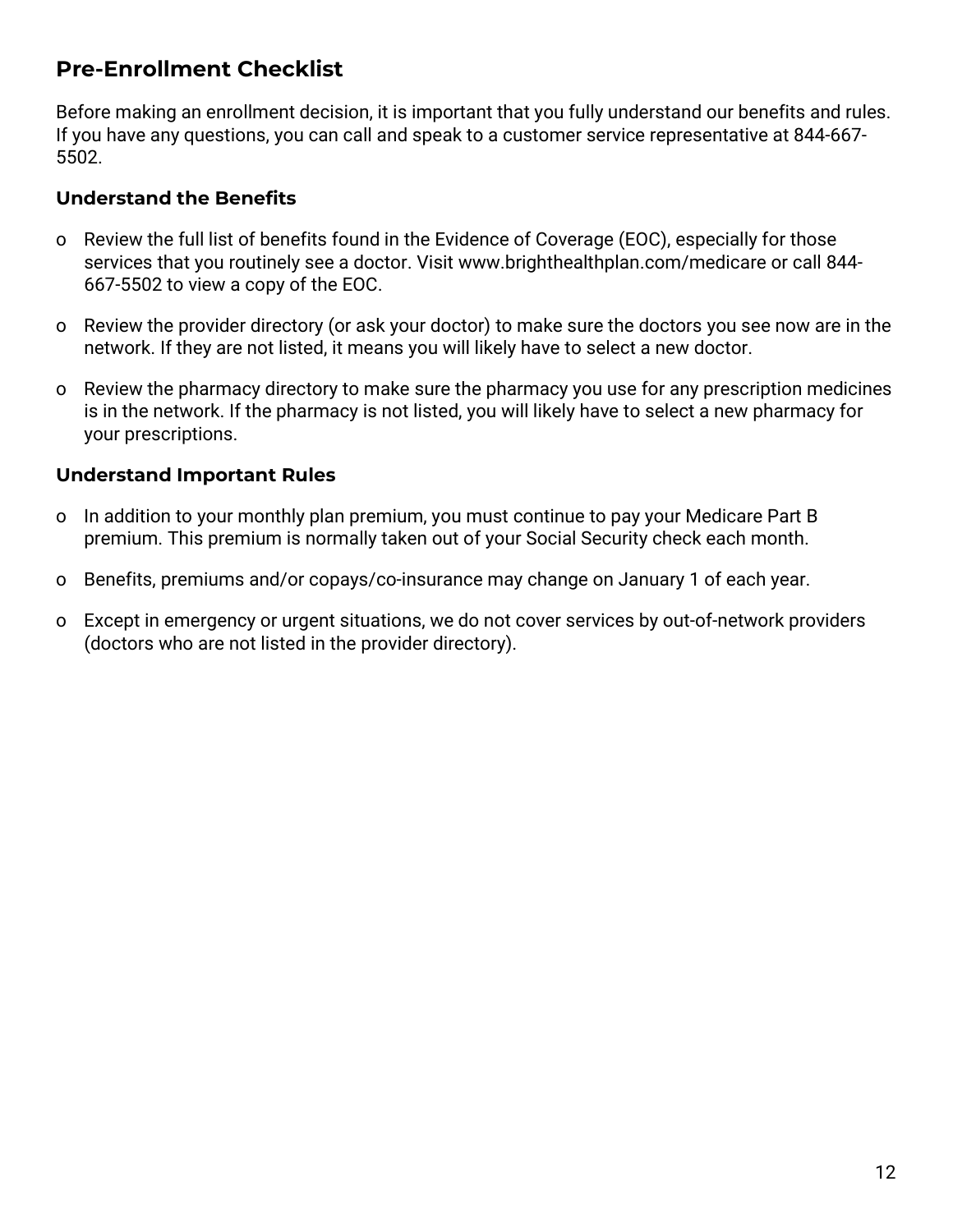

### **Nondiscrimination Notice and Assistance with Communication**

Bright Health does not exclude, deny benefits to, or otherwise discriminate against any individual on the basis of sex, age, race, color, national origin, or disability. "Bright Health" means Bright Health plans and their affiliates, which are listed below.

#### **Language assistance and alternate formats:**

Assistance is available *at no cost* to help you communicate with us. The services include, but are not limited to:

- Interpreters for languages other than English;
- Written information in alternative formats such as large print; and
- Assistance with reading Bright Health websites.

To ask for help with these services, please call (844) 606-4633.

If you think that we failed to provide language assistance or alternate formats, or you were discriminated against because of your sex, age, race, color, national origin, or disability, you can send a complaint to:

Bright Health Civil Rights Coordinator PO Box 853943, Richardson, TX 75085-3943 Phone: (844) 202-2154 Fax: (800) 894-7742

You can also file a complaint with the U.S Dept. of Health and Human Services, the Office of Civil Rights:

- **Online:** https://ocrportal.hhs.gov/ocr/portal/lobby.jsf
- Complaint forms are available at http://www.hhs.gov/ocr/office/file/index.html
- **Phone:** Toll-free **1-800-368-1019, 800-537-7697** (TDD)
- **Mail:** U.S Dept. of Health and Human Services. 200 Independence Avenue, SW Room 509F, HHH Building Washington, D.C. 20201

If you need help with your complaint, please call (844) 202-2154.

"Bright Health" means Bright Health Insurance Company of Alabama, Inc; Bright Health Company of Arizona; Bright Health Insurance Company; Bright Health Insurance Company of Tennessee; Bright Health Insurance Company of Ohio, Inc.; Bright Health Insurance Company of New York.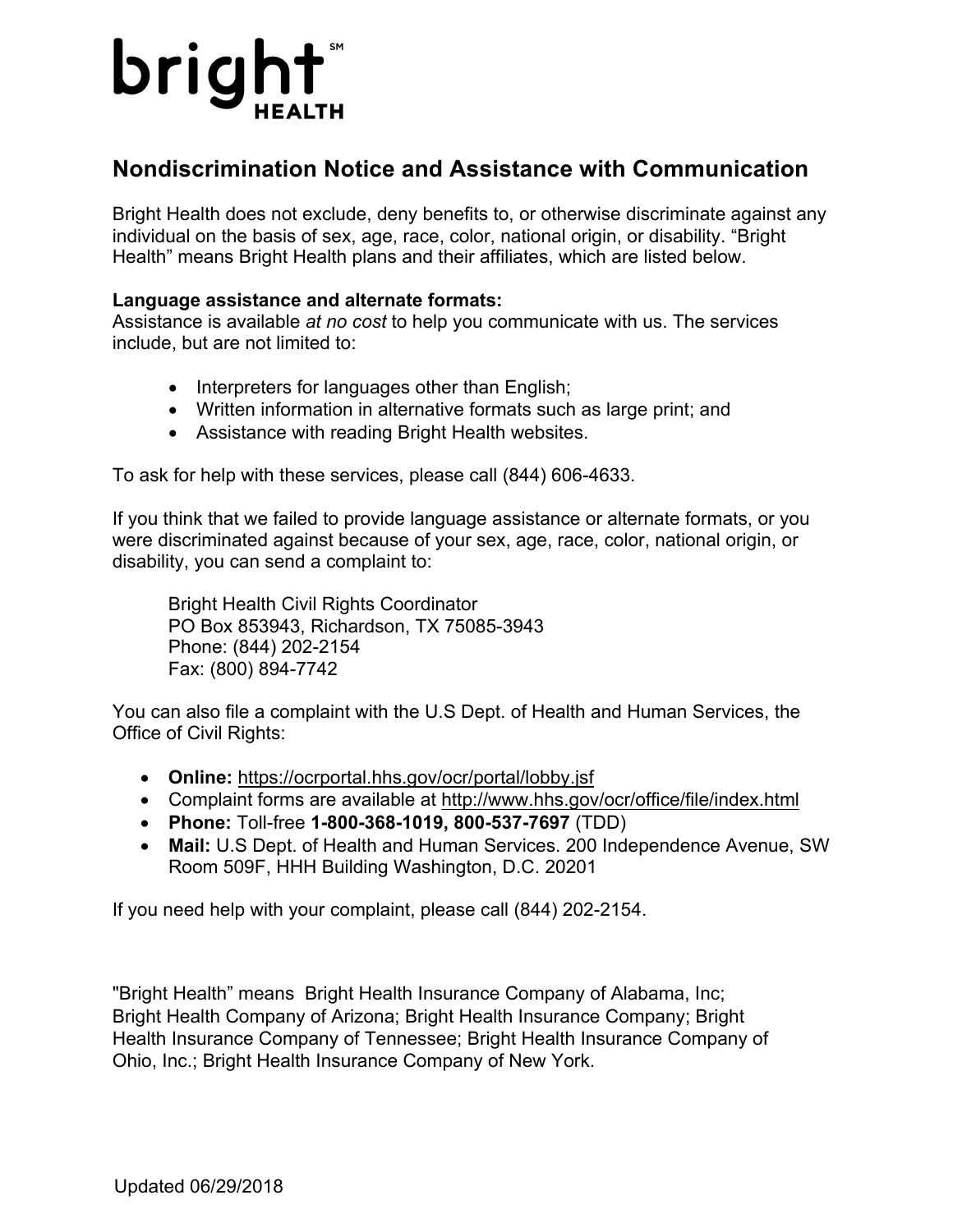#### **Section 1557 / Multi Language Insert**

This information is available in other formats like large print. To ask for another format, please call (844) 606-4633.

| English        | ATTENTION: If you speak English, language assistance services, free of charge, are available to<br>you. Call (844) 606-4633.                                                      |
|----------------|-----------------------------------------------------------------------------------------------------------------------------------------------------------------------------------|
| Spanish (US)   | ATENCIÓN: Si habla español, tiene a su disposición servicios gratuitos de ayuda con el<br>idioma. Llame al (844) 606-4633.                                                        |
| Chinese (S)    | 注意:如果您讲中文,您可以获得免费的语言协助服务。请致电 (844) 606-4633。                                                                                                                                      |
| Russian        | ВНИМАНИЕ! Если Вы говорите по-русски, то услуги бесплатной языковой поддержки<br>доступны Вам. Позвоните по телефону (844) 606-4633.                                              |
| Korean         | 주의: 한국어를 사용하시는 경우, 언어 지원 서비스를 무료로 이용하실 수 있습니다.<br>(844) 606-4633 로 전화하십시오.                                                                                                        |
| Haitian        | ATANSYON: Si w pale kreyòl ayisyen, gen sèvis èd pou lang ki disponib gratis pou ou. Rele                                                                                         |
| Creole         | (844) 606-4633.                                                                                                                                                                   |
| Italian        | ATTENZIONE: se parla italiano, sono disponibili per Lei servizi di assistenza linguistica gratuiti.<br>Chiami il numero (844) 606-4633.                                           |
|                | אויפמערקאזמקייט: אויב איר רעדט ייִדיש, שפּראך הילף סערוויסעס, פריי פון אָפּצאַל, זענען פאראן פאר אייך. רופט                                                                       |
| Yiddish        | (844) 606-4633                                                                                                                                                                    |
|                | মনোযোগ দিন: আপনি যদি বাংলায় কথা বলেন, তাহলে ভাষা সহায়তা পরিষেবাগুলি, বিনামূল্যে, আপনার জন্য                                                                                     |
| Bengali        | উপলব্ধ আছে। (844) 606-4633 নম্বরে ফোন করুন।                                                                                                                                       |
| Arabic         | تنبيه: إذا كنت تتكلم العربية، فإن خدمات المساعدة اللغوية متاحة لك من دون مقابل. اتصل على الرقم 4633-606 (844).                                                                    |
|                | UWAGA: Jeżeli posługuje się Pan/ Pani językiem polskim, może Pan/ Pani skorzystać z                                                                                               |
|                | bezpłatnej pomocy językowej. Prosimy zadzwonić pod numer                                                                                                                          |
| Polish         | (844) 606-4633.                                                                                                                                                                   |
| French (FR)    | REMARQUE : si vous parlez français, des services d'assistance linguistique gratuits sont à votre<br>disposition. Appelez le (844) 606-4633.                                       |
|                | PANSININ: Kung nagsasalita kayo ng Tagalog, mayroon kayong magagamit na libreng tulong                                                                                            |
| <b>Tagalog</b> | na mga serbisyong pangwika. Tawagan ang (844) 606-4633.                                                                                                                           |
| Vietnamese     | LƯU Ý: Nếu quý vị nói tiếng Việt, sẽ có dịch vụ hỗ trợ ngôn ngữ miễn phí dành cho quý vị. Hãy<br>gọi số (844) 606-4633.                                                           |
|                | DÍÍ BAA AKÓ NÍNÍZIN: Díí bee yánílti'go Diné bizaad, saad bee áká'ánida'áwo'déé', t'áá                                                                                            |
| Navajo         | jiik'eh, ná hóló. Koji' hódíilnih (844) 606-4633.                                                                                                                                 |
|                | توجہ دیں: اگر آپ اردو بولتے/بولتی ہیں، تو آپ کے لیے زبان سے متعلق اعانت کی خدمات، بلامعاوضہ دستیاب                                                                                |
| Urdu           | <u>ہیں۔ 4633-606 (844) پر</u> کال کریں۔                                                                                                                                           |
|                | ご注意:日本語をお話しになる方は、無料の言語アシスタンスサービスをご利用いただけま                                                                                                                                         |
| Japanese       | す。(844) 606-4633 までお電話ください。                                                                                                                                                       |
| Portuguese     | ATENÇÃO: caso você fale português, há serviços gratuitos de assistência de idioma à sua                                                                                           |
| (BR)           | disposição. Ligue para (844) 606-4633.                                                                                                                                            |
|                | ACHTUNG: Wenn Sie Deutsch sprechen, stehen Ihnen kostenlos sprachliche                                                                                                            |
| German         | Hilfsdienstleistungen zur Verfügung. Rufen Sie unter (844) 606-4633 an.<br>توجه: اگر زبان شما فارسی است، خدمات بِشتيبانی زبانی به صورت رايگان در اختيار شماست. با 4633 -606 (844) |
|                | تماس بگير يد.                                                                                                                                                                     |
| Persian Farsi  |                                                                                                                                                                                   |